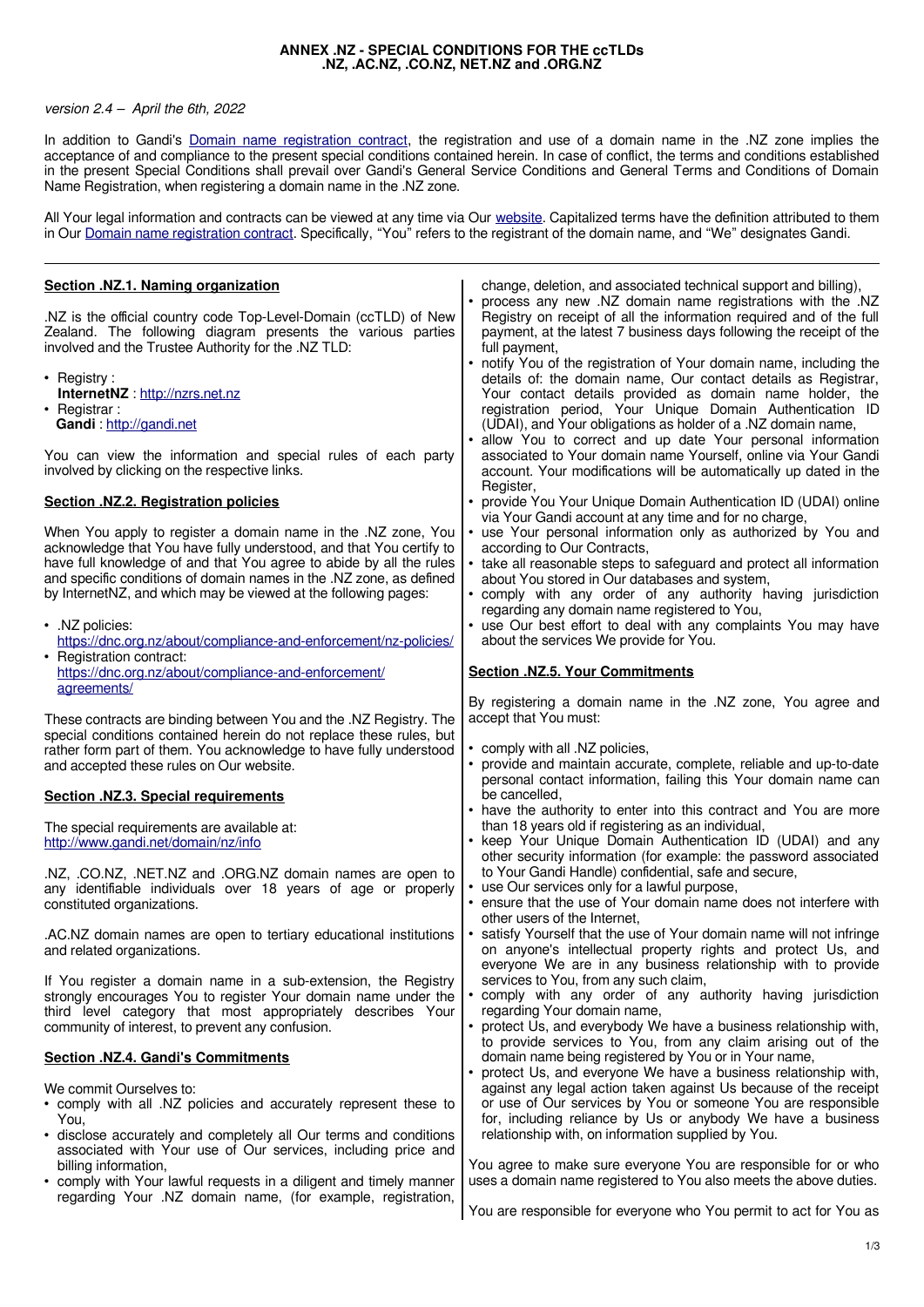| a registrant. We will take reasonable care to satisfy Ourself that You   Section .NZ.10. Ownership change<br>have permitted those persons to act for You.                                                                                                                                                                                                      |                                                                                                                                                                                                                                                                                                  |
|----------------------------------------------------------------------------------------------------------------------------------------------------------------------------------------------------------------------------------------------------------------------------------------------------------------------------------------------------------------|--------------------------------------------------------------------------------------------------------------------------------------------------------------------------------------------------------------------------------------------------------------------------------------------------|
| Section .NZ.6. Registration of a domain name in the .NZ zone                                                                                                                                                                                                                                                                                                   | The registrant change can be done through a fax-based process<br>(Gandi form and proofs of identity).                                                                                                                                                                                            |
| A domain name is registered in Your name only because no other<br>person has it according to the Whois database.<br>When a domain name in the .NZ zone is registered to You, or in<br>Your name as directed by You, then You agree and accept that:                                                                                                            | The registrant change of a .NZ domain name does not change the<br>domain's Expiration date.                                                                                                                                                                                                      |
|                                                                                                                                                                                                                                                                                                                                                                | Section .NZ.11. Deletion process                                                                                                                                                                                                                                                                 |
| • the .NZ Registry access Your personal contact information and<br>display it in the public Whois database,<br>• the following information becomes available to any member of the<br>public: Your name, Your contact details, the domain name, its<br>registration and expiry dates and addresses/details of the name                                          | Upon the Expiration of the domain, We suspend (Hold) the<br>domain name for 4 days, during which time all associated technical<br>services are deactivated. Late renewal at normal price is possible<br>during this period.                                                                      |
| servers for it, and Our name as Registrar,<br>• for all purposes the details shown in the Register shall be treated<br>as correct and the authoritative record,<br>• neither We nor anybody else is representing anything else to<br>anybody regarding Your domain name. The entry of a domain<br>name in the Whois database shall not be taken as evidence of | Then, the domain name is placed in Quarantine status (Pending<br>Release) and can be restored, in accordance with the terms and<br>conditions described on Our website and/or as communicated by<br>Our customer service department. The length of the Quarantine<br>period is 90 calendar days. |
| anything other than such registration,<br>• You do not acquire property rights of the domain name registered<br>but rather that You are granted user rights of the domain name.                                                                                                                                                                                | If the domain is neither renewed nor restored within these<br>deadlines, the Registry will delete the domain name, which will<br>become available for registration on a "first come first served" basis.                                                                                         |
| Section .NZ.7. Payment of Fees                                                                                                                                                                                                                                                                                                                                 | Section .NZ.12. Gandi exclusion and limitation of Liability                                                                                                                                                                                                                                      |
| The registration term is from 1 to 8 years, to avoid any deactivation<br>of the domain name, the renewal must be paid and funds cleared                                                                                                                                                                                                                        | <b>Exclusion of Liability</b>                                                                                                                                                                                                                                                                    |
| before the Expiration date.<br>You agree to pay for the services We provide for You.                                                                                                                                                                                                                                                                           | In accordance with the Registry rules, We exclude all liability We<br>may have to You for any claim except where We may have acted in<br>bad faith.                                                                                                                                              |
| If You transfer Your domain name to another registrant or to be                                                                                                                                                                                                                                                                                                | This exclusion also applies for the benefit of:                                                                                                                                                                                                                                                  |
| managed by another Registrar, all charges owed to Us shall<br>become immediately due and payable on the date of that transfer.                                                                                                                                                                                                                                 | • InternetNZ and any other entity We are in any business<br>relationship with,                                                                                                                                                                                                                   |
| Our prices can be viewed at:<br>https://www.gandi.net/domain/price/detail/nz                                                                                                                                                                                                                                                                                   | • every officer, employee, contractor, agent of Us or any entity<br>mentioned above,<br>• anyone else We get to perform Our duties under any contract You<br>have with Us.                                                                                                                       |
| We will tell You before any additional charge is incurred.                                                                                                                                                                                                                                                                                                     | None of the persons specified above is liable or has to pay You for                                                                                                                                                                                                                              |
| We may alter Our fees from time to time, with prior information 30<br>days before the new fees take effect.                                                                                                                                                                                                                                                    | anything else in connection with or resulting from anything any of Us<br>does or does not do, or delays in doing, whether or not it is<br>contemplated or authorized by any contract You have with Us.                                                                                           |
| If You do not pay Our charges for Your domain name We may<br>cancel Your domain name or refuse to provide a service You<br>request. We will give You 14 days notice before We initiate action to<br>cancel Your domain name.                                                                                                                                   | This exclusion applies whatever You are claiming for and in<br>whatever way liability might arise.<br>This exclusion does not prevent You getting a court order requiring<br>Us to do anything We have agreed to do for You and does not limit                                                   |
| Section .NZ.8. Dispute resolution policy                                                                                                                                                                                                                                                                                                                       | any rights You may have under the New Zealand Consumer<br>Guarantees Act 1993.                                                                                                                                                                                                                   |
| The .NZ Registry has set forth specific Alternative Dispute<br>Resolution Policy for domain names in the .NZ zone that You agree<br>fully abide by:                                                                                                                                                                                                            | <b>Limitation of Our Liability</b>                                                                                                                                                                                                                                                               |
| • Dispute Resolution Service:<br>https://www.dnc.org.nz/drs<br>• Dispute Resolution Process:<br>https://dnc.org.nz/tools-and-services/dispute-hub/                                                                                                                                                                                                             | In accordance with the Registry rules, We have excluded all other<br>liability We or any of the persons specified above may have to You.<br>If any of those persons is ever liable to You and, for any reason,<br>cannot rely on the exclusion of liability then this clause applies.            |
| Section .NZ.9. Transfer (change of Registrar)                                                                                                                                                                                                                                                                                                                  | Where this clause applies, the maximum combined amount the<br>persons specified above (together) will have to pay You and anyone<br>else who uses the services We provide for You (together) is the                                                                                              |
| The process is started on Our Interface. Before requesting the<br>transfer of the domain, please be sure that You have the Unique                                                                                                                                                                                                                              | amount of the last month's fee paid by You under this contract.                                                                                                                                                                                                                                  |
| Domain Authentication ID (UDAI) (supplied by Your current<br>Registrar), and that Your domain name:                                                                                                                                                                                                                                                            | Section .NZ.13. Cancelling the Agreement<br>We may cancel or suspend this agreement by giving You one month                                                                                                                                                                                      |
| • does not expire soon (We recommend that You start the transfer<br>request at least one month prior to its Expiration),<br>• was created and renewed at least 5 days prior to the request.                                                                                                                                                                    | notice.<br>The canceling of this contract does not affect any rights and<br>responsibilities, which are intended to continue or come into force                                                                                                                                                  |
| The transfer's completion requires Your confirmation (by e-mail).                                                                                                                                                                                                                                                                                              | afterwards. These include the rights and duties under the clauses 5,<br>6, 7, 12, 13, 14 and 15.                                                                                                                                                                                                 |
| Upon successfully transferring a domain, the registration period is<br>extended by one year.                                                                                                                                                                                                                                                                   |                                                                                                                                                                                                                                                                                                  |
|                                                                                                                                                                                                                                                                                                                                                                |                                                                                                                                                                                                                                                                                                  |